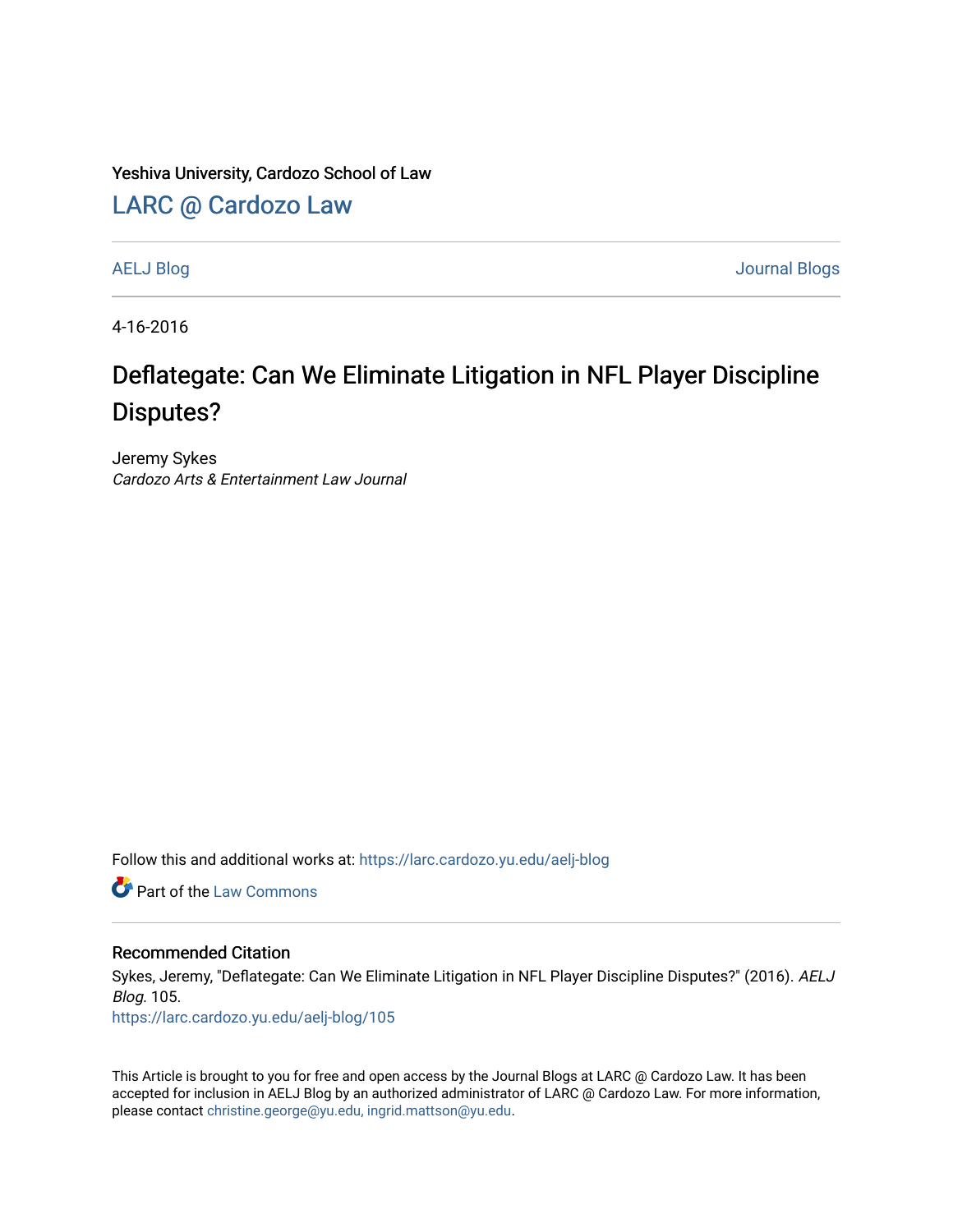## **Deflategate: Can We Eliminate Litigation in NFL Player Discipline Disputes?**

## BY **[JEREMY SYKES](https://cardozoaelj.com/author/jeremysykes/)** / ON APRIL 16, 2016

Though the NFL offseason is set to begin, and many new stories will dominate the media, one story refuses to go away: *Deflategate*. With the case currently on appeal, it is important to entertain the possibility that the *Deflategate* saga has gone on for too long. Are there better ways to resolve the issues surrounding *Deflategate* and NFL player discipline disputes, ones that avoid litigation altogether?

Perhaps the best method of resolving time-sensitive litigation in NFL player discipline cases is to eliminate the need for litigation in the first place. This could be accomplished by changing the scope of the commissioner's disciplinarian powers and the nature of the arbitration process. A full, detailed analysis of the extent of the commissioner's player disciplinary powers is beyond the scope of this post. [2] Nonetheless, a comparison to other professional sports leagues' disciplinary procedures can serve as a guide for the NFL in adopting a new process.

Major League Baseball's arbitration process involves an "impartial arbitrator or, where either Party elects in advance of the opening of the hearing in a matter, a tripartite panel so empowered and composed of the impartial arbitrator and two party arbitrators, one appointed by the Association, the other appointed by the L[eague] R[elations] D[epartment]." [3] Furthermore, "[i]n the event the Association and the LRD are unable to agree upon the appointment of the impartial arbitrator, they jointly shall request that the American Arbitration Association furnish them a list of prominent, professional arbitrators." [4] Finally, at any point during the proceeding, both Major League Baseball and the League Relations Department have the opportunity to terminate the appointment of the impartial officer, assuming that the moving party meet the procedural guidelines laid out in the Collective Bargaining Agreement.[5]

Major League Baseball's arbitration process is by no means perfect. One commentator has pointed out that practically, there is no difference between having one impartial arbitrator and Major League Baseball's version of the tripartite panel. [6] Additionally, "[w]hile a three-person arbitration panel might be agreeable to both the players association and the league, it is unlikely that the two sides will be able to mutually agree on the three arbitrators." [7] Despite these flaws however, Major League Baseball's system promotes and requires impartiality in its arbitration process. [8] In contrast, the "NFL Commissioner generally still presides over the hearing and is responsible for final decisions in every case, which abates the procedural safeguard provided by possibly having a designee serve as the arbitrator to a dispute." [9]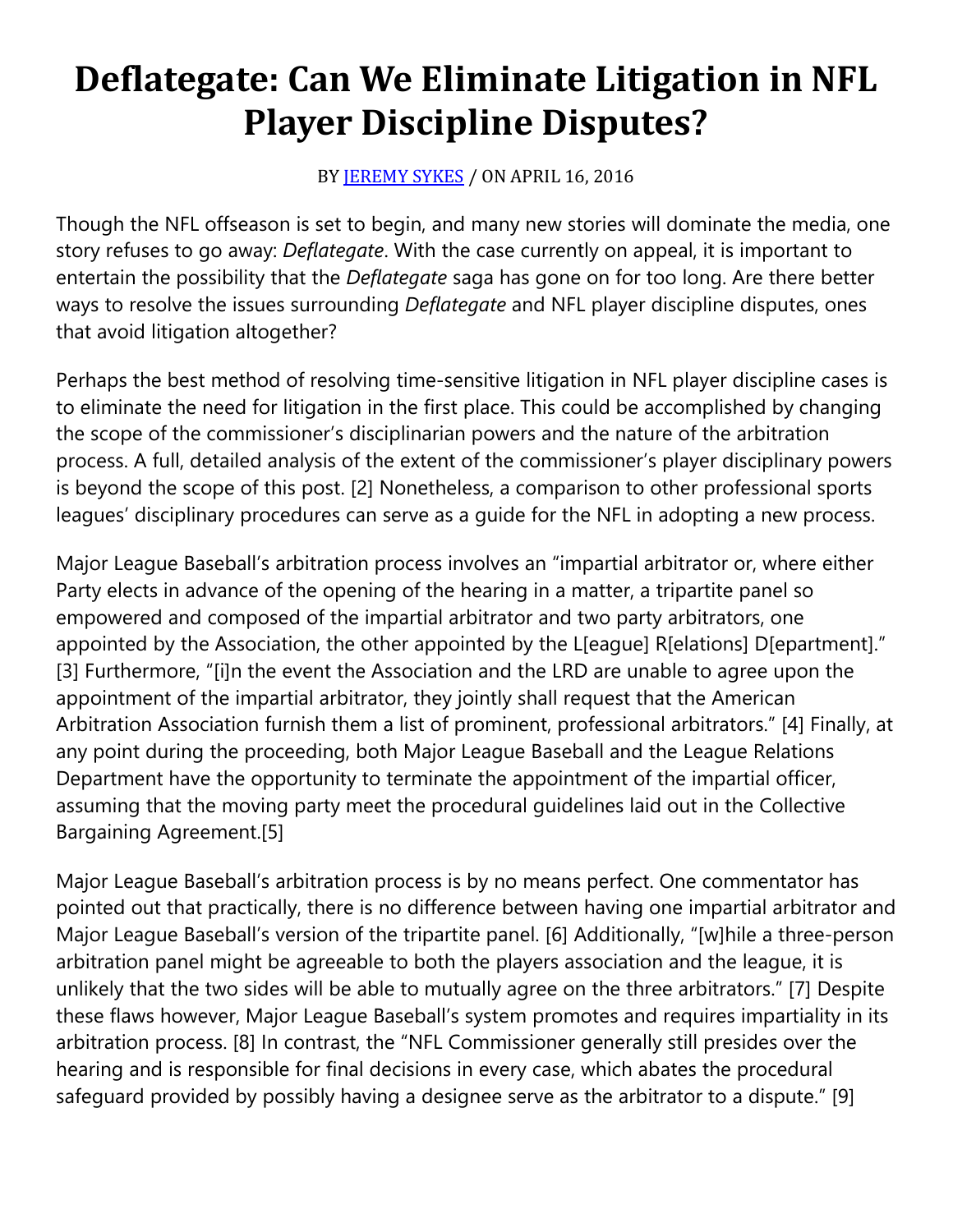The results of arbitration systems like that of Major League Baseball's are staggering. Major League Baseball has not litigated the scope of the Commissioner's disciplinarian powers since Pete Rose challenged his lifelong ban from Major League Baseball, issued by then commissioner A. Bartlett Giamatti. [10] In contrast, the NFL has seen a number of cases challenging Commissioner Goodell's disciplinary powers in recent years. [11] Thus, by implementing a more fair and impartial system for disciplining its players, the NFL can eliminate issues of litigation altogether.

- 1. *Deflategate* is the allegation against the New England Patriots, and specifically quarterback Tom Brady, for illegally deflating the footballs during the 2015 AFC Championship game against the Indianapolis Colts. For more information on *Deflategate*, *see* Theodore V. Wells, Jr., Brad S. Karp & Lorin L. Reisner, Investigative Report Concerning Footballs Used During the AFC Championship Game on January 18, 2015 1 (May 6, 2015).
- 2. For more on this topic, *see* Adriano Pacifici, *Scope and Authority of Sports League Commissioner Disciplinary Power: Bounty and Beyond*, 3.1 Berkeley J. Ent. & Sports L. 93 (2014); Joshua A. Reece, *Throwing the Red Flag on the Commissioner: How Independent Arbitrators Can Fit into the NFL's Off-Field Discipline Procedures Under the NFL Collective Bargaining Agreement*, 45 Val. U. L. Rev. 359, 404 (2010); Logan O'Shaughnessy, *After Review: An Open Letter to NFL Commissioner Roger Goodell Suggesting That Limiting the League's Disciplinary Power Under the Personal Conduct Policy May Be in the League's Best Interests*, 88 U. Det. Mercy L. Rev. 527 (2011); Jeremy R. Abrams, *Making the Right Call: Why Fairness Requires Independent Appeals in U.S. Professional Sports Leagues*, 97 Marq. L. Rev. 469 (2013).
- 3. Major League Baseball Collective Bargaining Agreement 41 (2012).
- 4. *Id.* at 42.
- 5. *Id.*
- 6. Pacifini, *supra* note 2 at 114 ("The inherent problem with this system . . . is that . . . the vast majority of other decisions, was a two to one decision, with the neutral arbitrator casting the deciding vote.").
- 7. *Id.*
- 8. Joshua A. Reece, *Throwing the Red Flag on the Commissioner: How Independent Arbitrators Can Fit into the NFL's Off-Field Discipline Procedures Under the NFL Collective Bargaining Agreement*, 45 Val. U. L. Rev. 359, 404 (2010). Reece's article discusses the viability of the NBA's arbitration process as well, noting that he NBA hires independent arbitrators from outside organizations. *Id.* Additionally, the NBA disqualifies arbitrators who have had a previous business relationship with any professional athletes or leagues. *Id.* (quoting Grievance and Arbitration Procedure and Special Procedures with Respect to Disptes Involving Player Discipline, Nat'l Basketball Players Ass'n, 326-42, http:// www.nbpa.org/sites/default/files/ARTICLE%20XXXI.pdf.).
- 9. Reece, *supra* note 8.